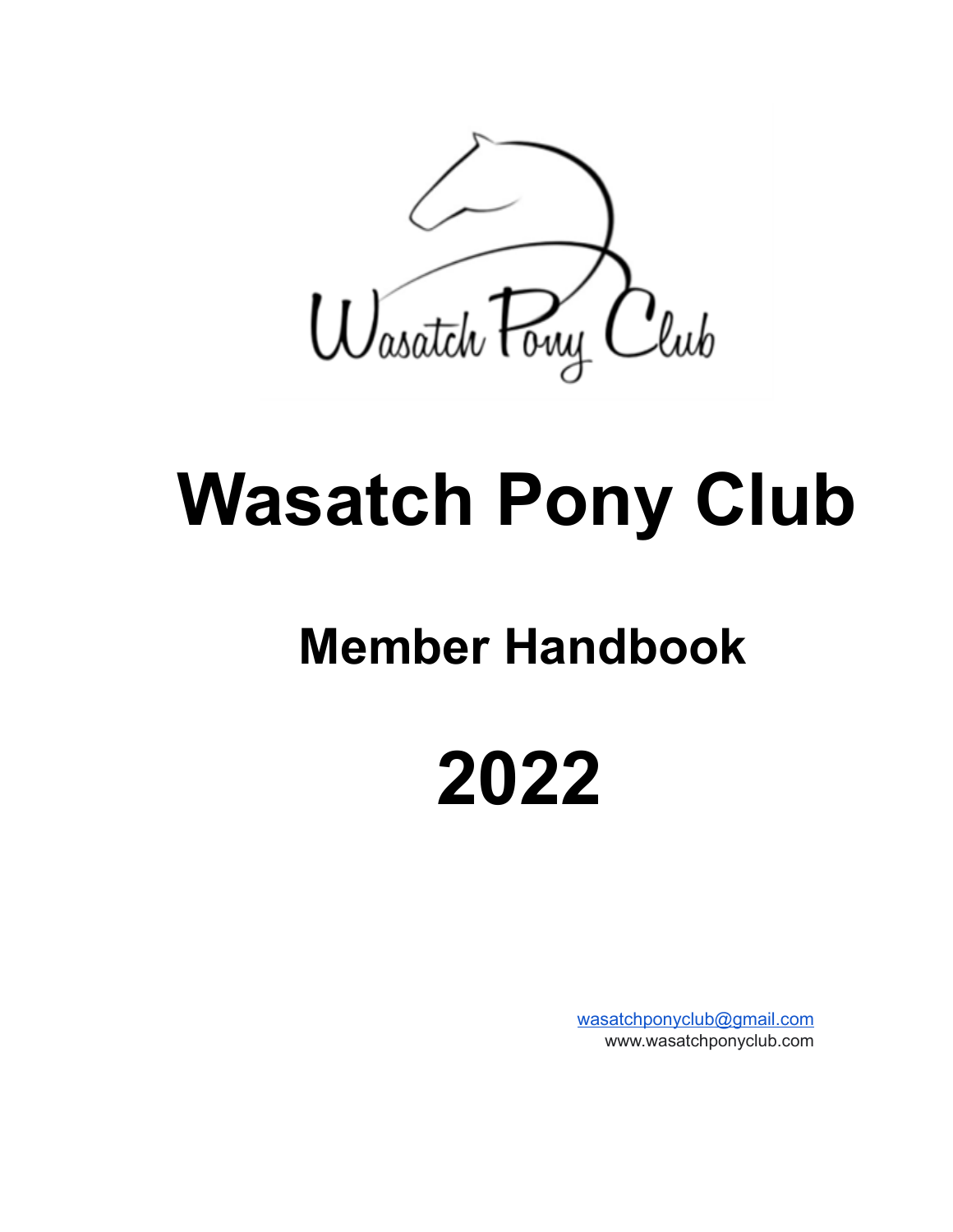## **1. WELCOME!**

Wasatch Pony Club (WPC) is located in Northern Utah and is the proud steward of Golden Spike Cross Country Course. Our Pony Club is a service-focused organization where members and sponsor families work together to educate our members and build the sport of Eventing in Northern Utah.

Wasatch Pony Club members receive several unique benefits including reduced show fees, rally fees and riding lessons which are funded through proceeds of our fundraising shows. Successful shows require WPC members / families to volunteer annually in the following ways:

- 1. Fulfill a club-level volunteer position
- 2. Fulfill a show volunteer position
- 3. Maintain assigned Cross Country jumps
- 4. Volunteer a minimum of 10 hours at each of three shows (30 hours annually)
- 5. All members are expected to assist with set-up prior to and clean-up after the shows.

These volunteer opportunities are outlined in more detail below in item #7 - WPC Member / Family Expectations.

## **2. PROGRAM ORGANIZATION AND PHILOSOPHY**

**Pony Club is the largest equestrian educational organization in the world.** This is where it all begins! The cornerstones of our foundation are education, safety, sportsmanship, stewardship and FUN. Members learn riding and the care of horses through mounted sports. The skills, habits and values instilled through horsemanship will apply to every part of a member's life.

Participating members have access to the Pony Club online community, sponsor discounts, educational standards and achievements, a Pony Club Pin, and the chance to participate in activities such as lessons and certifications, rallies and competitions, Championships and Pony Club Festival. A host of additional programs such as international exchanges, USEF Pony Finals, Dressage for Kids, National Youth Board, National Youth Congress, scholarships, and the Visiting Instructors Program are available to members who develop and progress through Pony Club.Many of our graduates feel that Pony Club helped shape their character and the choices they have made as adults.

Wasatch Pony Club is an English-style riding club, focusing on Eventing as our primary discipline. **Wasatch Pony Club is a very unique riding club.** It's rare to find a club that provides the benefits that our club enjoys, funded by all-volunteer-staffed shows. We offer more member benefits and we expect more from our members and their families.

**Pony Club Organization:** In general, Pony Clubs are administered by parents and other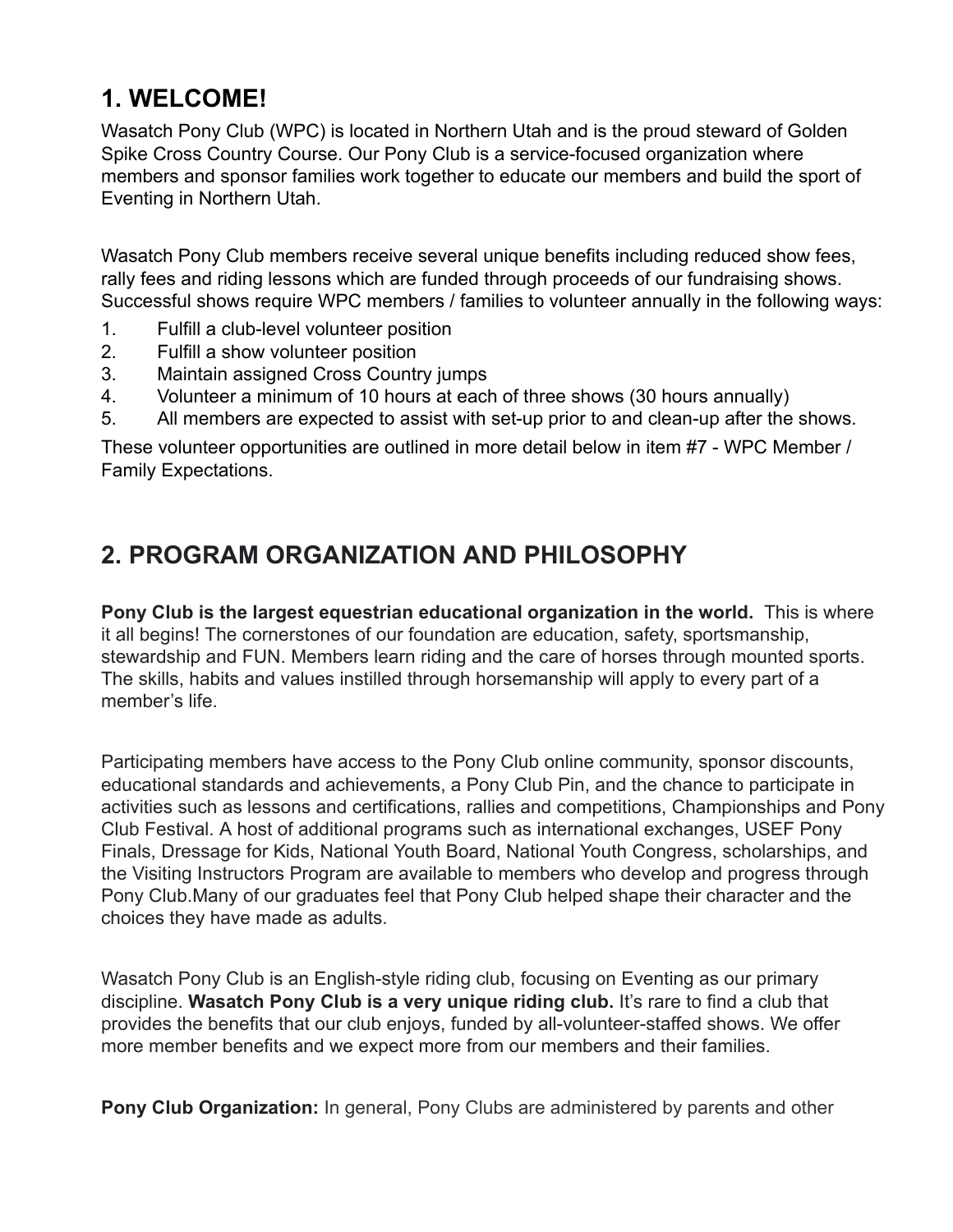adults who volunteer to operate the club and organize activities. Individual adults will become Club Sponsors, from which the club leadership - District Commissioner (DC), Joint District Commissioner (optional), Club Secretary, and Club Treasurer - will be chosen. In addition to selecting officers, Club Sponsors are charged with oversight of a club's budget and calendar of activities.

**Pony Clubs take a substantial time commitment from parents and other adult volunteers.** Members are encouraged to participate as often as possible and parents are strongly encouraged to attend all club meetings and events, especially if the member is very young. Pony Club really is a family experience; it is an excellent investment of your time for the future.

**Educational Opportunities:** In Pony Club members will attend mounted and unmounted meetings and learn how to safely and confidently work around horses. They are also taught stable management and horse care in addition to riding safely and well. Refer to #4 below for additional information about lessons. Pony Club also offers opportunities to learn to be an instructor. This includes mentoring at camps and mounted meetings to help you and your fellow members reach your full potential.

**Pony Club Rallies & Quiz:** Opportunities abound for members to attend camps, rallies, Championships, and Festival. Camps are fun ways to be with friends, learn a ton of good horsemanship, and see a big jump in riding skills. Rallies give members the chance to learn what it is like to be a part of a team as well as how to be a leader. Rallies, Championships, and Festival give members valuable lessons in organization, communication, teamwork, and respect for themselves and others in a team competition environment.

**Pony Club Rating:** Members progress through the certification levels. Each level earned requires an increasing depth of knowledge and skills. The highest certification, the "A", distinguishes the member as an accomplished, professional horseman. Wasatch Pony Club organizes ratings yearly according to member needs.

| $D1 - $10$            | $C1 - $100$              |
|-----------------------|--------------------------|
| D <sub>2</sub> - \$20 | $C2 - $125$              |
| D3 - \$80             | Additional ratings - TBD |

WPC Members enjoy discounted rating fees and currently pay the following for each rating:

## **3. WASATCH PONY CLUB - FAQ**

Considering joining Wasatch Pony Club? Here are answers to our most frequently asked questions:

Q: Is there an age requirement?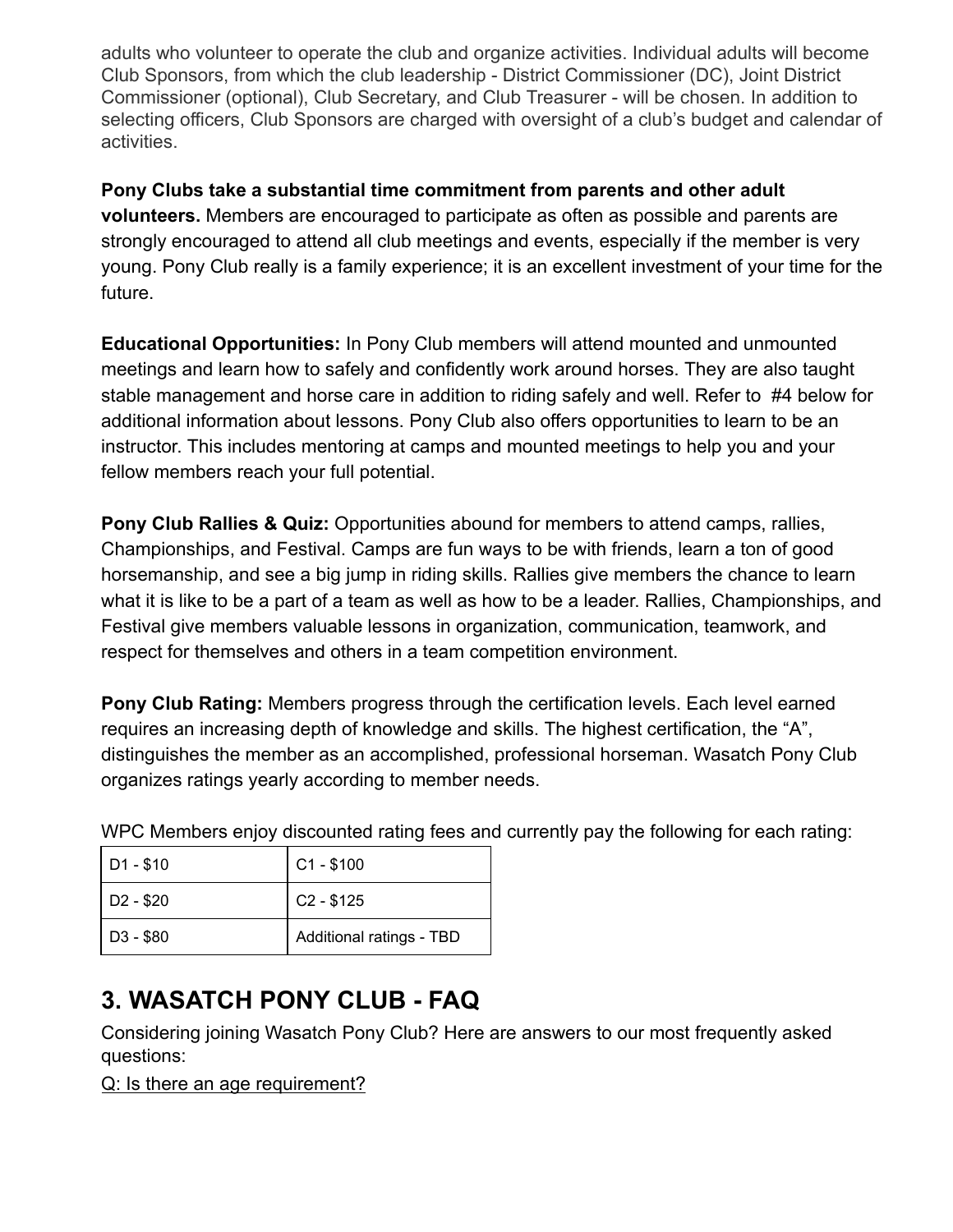A: No, any age can join Wasatch Pony Club. However, we recommend members be at least eight years old to best enjoy our club. There is no age maximum.

#### Q: Do I need my own horse?

A: If you want to participate in our mounted lessons you need to provide a horse. This can be a horse you own, lease, or borrow.

#### Q: Does Wasatch Pony Club provide horses?

A. No. You will need to provide a horse to participate in mounted lessons.

#### Q. Do I have to own a horse to be a member?

A. No. We welcome all members. You do not need a horse to learn from our winter unmounted lessons, participate in rallies and contribute to the shows. However, you will not be able to participate in all our club activities without a horse.

#### Q. Does Wasatch Pony Club have a barn where members keep their horses?

A. No. WPC does not have a dedicated barn for members. Our members keep their horses on property near their homes and transport their horses to the location of the mounted lessons, shows and rallies.

Q. Can Wasatch Pony Club transport my horse to lessons/shows/rallies for me? A. No. WPC does not transport horses.

#### Q. How often does the club meet?

A. WPC holds unmounted instruction (not on horseback) 1-2 times a month during the winter. This instruction focuses on horse management knowledge needed to pass Pony Club ratings.

From late spring to late fall (depending on weather) WPC holds mounted lessons for members. Lessons average 2-3 times a month when school is in session and may occur more frequently during the summer.

#### Q. When does the club meet?

A. WPC conducts annual surveys of members to determine best days for mounted and unmounted lessons.

#### Q. What kind of mounted lessons are provided?

A. WPC focuses on the English discipline of Eventing, so our mounted lessons are typically jumping, dressage, cross country, and conditioning.

#### Q. How much is it to join Wasatch Pony Club?

A. Pony Club is an international organization which requires dues paid to both the parent organization (USPC) and the local club (WPC). Annual dues to US Pony Club are \$155 and annual dues to WPC are currently \$100, for a total of \$255 per member per year. There is no discount for multiple members in a family.

#### Q. What benefits come with Wasatch Pony Club membership?

A. Being a member of Wasatch Pony Club gives you the ability to contribute as a volunteer for three fundraising Eventing shows each year, and proceeds fund discounted activities for members including: mounted lessons, show entries, clinics, camps, and winter unmounted instruction.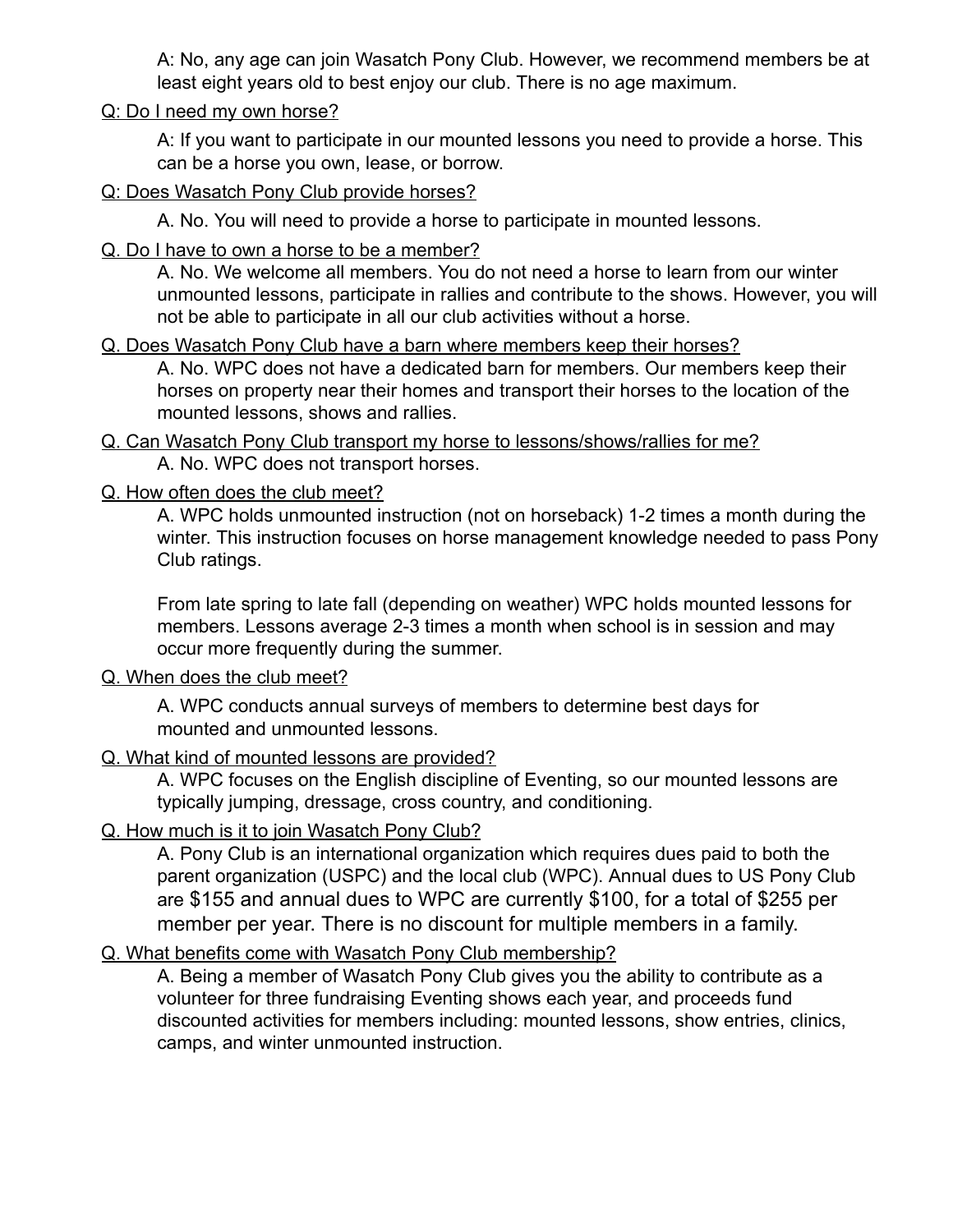## **4. WPC MOUNTED LESSONS**

Discounted mounted lessons and/or clinics are a **privilege** to WPC members.

- Mounted lessons are held outside and are therefore subject to the weather. Most often lessons are scheduled late Spring through late Fall.
- Mounted lessons are conducted in small groups according to rider and/or mount ability.
- Mounted lessons are provided as a benefit for WPC members in good standing. Participants must be fully registered with WPC and follow USPC's code of conduct to participate.
- We enlist the expertise of various instructors and clinicians for our lessons, one of whom is a Pony Club alumni: Katie Cobia (Elevate Equestrian). When taking lessons at the Cobia's park along the road. Address: 489 S 2100 W Ogden, UT
- Parents are encouraged to stay on site during lessons. If drop-off occurs, please be prompt picking up your child from WPC lessons.
- The WPC Lesson Coordinator customizes each mounted lesson group to best meet each member's unique needs. Groups change according to which members RSVP to attend the lessons. To participate in mounted lessons/clinics members must:
	- Download the GroupMe app, accept invitations to WPC groups, and watch for updates on the GroupMe app. **ALL LESSON/CLINIC COMMUNICATION WILL BE EXCLUSIVELY THROUGH GROUPME.**
	- Respond via GroupMe as instructed by the RSVP date. If you do not respond as instructed you may not participate. Tardiness is not acceptable. We expect all members to be saddled and ready to ride by their assigned time so the instructor can begin as scheduled without interruption.
	- An RSVP is a commitment to attend. Absences due to illness or other unforeseen circumstances will be addressed directly with the WPC Lesson Coordinator or via GroupMe.
- All unrated members and those rated D1-D3 must have a safety inspection by instructor or WPC member C1 or higher prior to mounting at each lesson/clinic.
- Required safety equipment must be worn at all times when mounted. This includes safety armband/bracelet and certified helmet. Safety vests are required when riding cross country.
- We expect our members to treat others with respect; this is especially true of instructors who often donate time to teach WPC members.
- WPC members are guests. **Please leave the grounds cleaner than you found it.** If your horse poops anywhere on the facility grounds, pick it up and dispose of it properly; i.e.: if your horse poops by your trailer, scoop it up and place it into your own trailer; if it poops in the arena, pick it up (parents can help or after your lesson).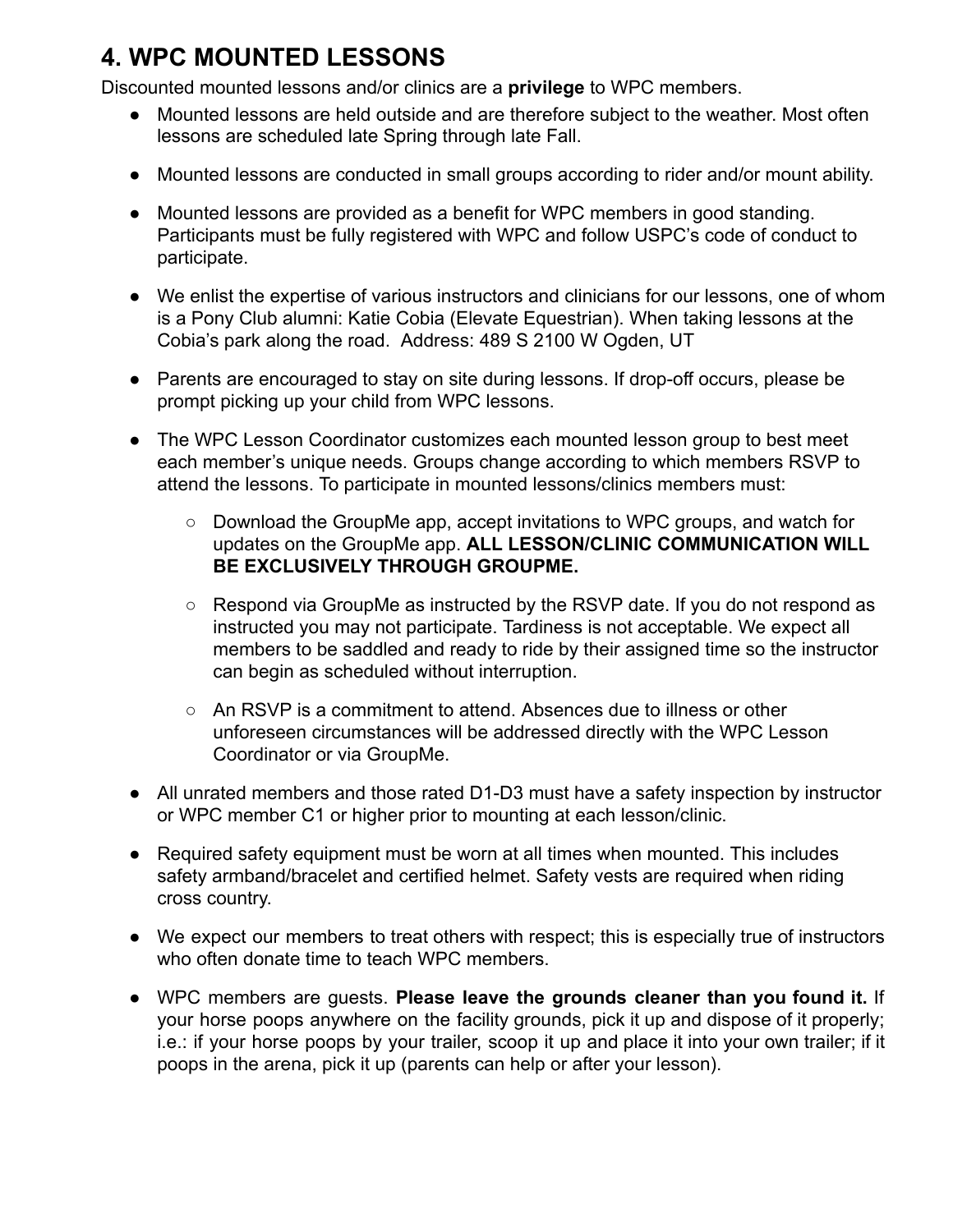## **5. WPC FUNDRAISING SHOWS**

Please save the dates for WPC's annual fundraising shows! WPC members benefit from the funds generated at these shows, so all families are expected to volunteer.

**WPC members benefit from up to two discounted registrations per WPC show.** Watch for GroupMe announcements on registration and how to utilize the WPC member discount. WPC members are encouraged to register as soon as possible because our shows sell out! We do prioritize WPC members on the waitlist.

*Chicken Event Schooling Show-* **Golden Spike Event Center, [1000 N 1200 W, Ogden](https://www.bing.com/local?lid=YN873x5555200210086873098&id=YN873x5555200210086873098&q=Golden+Spike+Event+Center&name=Golden+Spike+Event+Center&cp=41.272003173828125%7e-111.9994125366211&ppois=41.272003173828125_-111.9994125366211_Golden+Spike+Event+Center)** *Set Up - Friday, May 13, 2022 Show - Saturday, May 14, 2022*

*Golden Spike Horse Trials -* **Golden Spike Event Center, [1000 N 1200 W, Ogden, UT 84404](https://www.bing.com/local?lid=YN873x5555200210086873098&id=YN873x5555200210086873098&q=Golden+Spike+Event+Center&name=Golden+Spike+Event+Center&cp=41.272003173828125%7e-111.9994125366211&ppois=41.272003173828125_-111.9994125366211_Golden+Spike+Event+Center)** *Set Up - Thursday, June 9, 2022 Show - Friday - Sunday, June 10-12, 2022*

*Pumpkin Event Schooling Show -* **Golden Spike Event Center, [1000 N 1200 W, Ogden](https://www.bing.com/local?lid=YN873x5555200210086873098&id=YN873x5555200210086873098&q=Golden+Spike+Event+Center&name=Golden+Spike+Event+Center&cp=41.272003173828125%7e-111.9994125366211&ppois=41.272003173828125_-111.9994125366211_Golden+Spike+Event+Center)** *Set Up - Friday, September 9, 2022 Show - Saturday, September 10, 2022*

**Show Date Conflicts**: We understand life gets busy, but we are a small group of all volunteers that rely on you to complete your assignments. If you have other plans that conflict with scheduled WPC shows, you must email notification of the conflict to both WPC DC and Show Organizer **prior to March 15th** of the show year, or before joining Wasatch Pony Club if joining between March 15th and September 15th.

**WPC Show Code of Conduct:** In addition to following USPC's Code of [Conduct,](https://www.ponyclub.org/ContentDocs/GeneralAdmin/Safety/2022%20Safety%20handbook_FINAL%20PRINT.pdf) we expect WPC families to model positive behavior during WPC shows including: 1. Good sportsmanship is required at all times. WPC members must treat everyone with respect and practice self-control. Inappropriate language, cheating, and disrespect will not be tolerated and jeopardizes your membership in the club.

2. Have a positive attitude. Remember we are the hosts of the show, so any issues WPC members have during a show should be reported to the show organizer for resolution and not shared publicly.

3. Help. It takes a village to host a successful show. Jump in and help when you see a need, even if it's not your assigned show job. We rise together.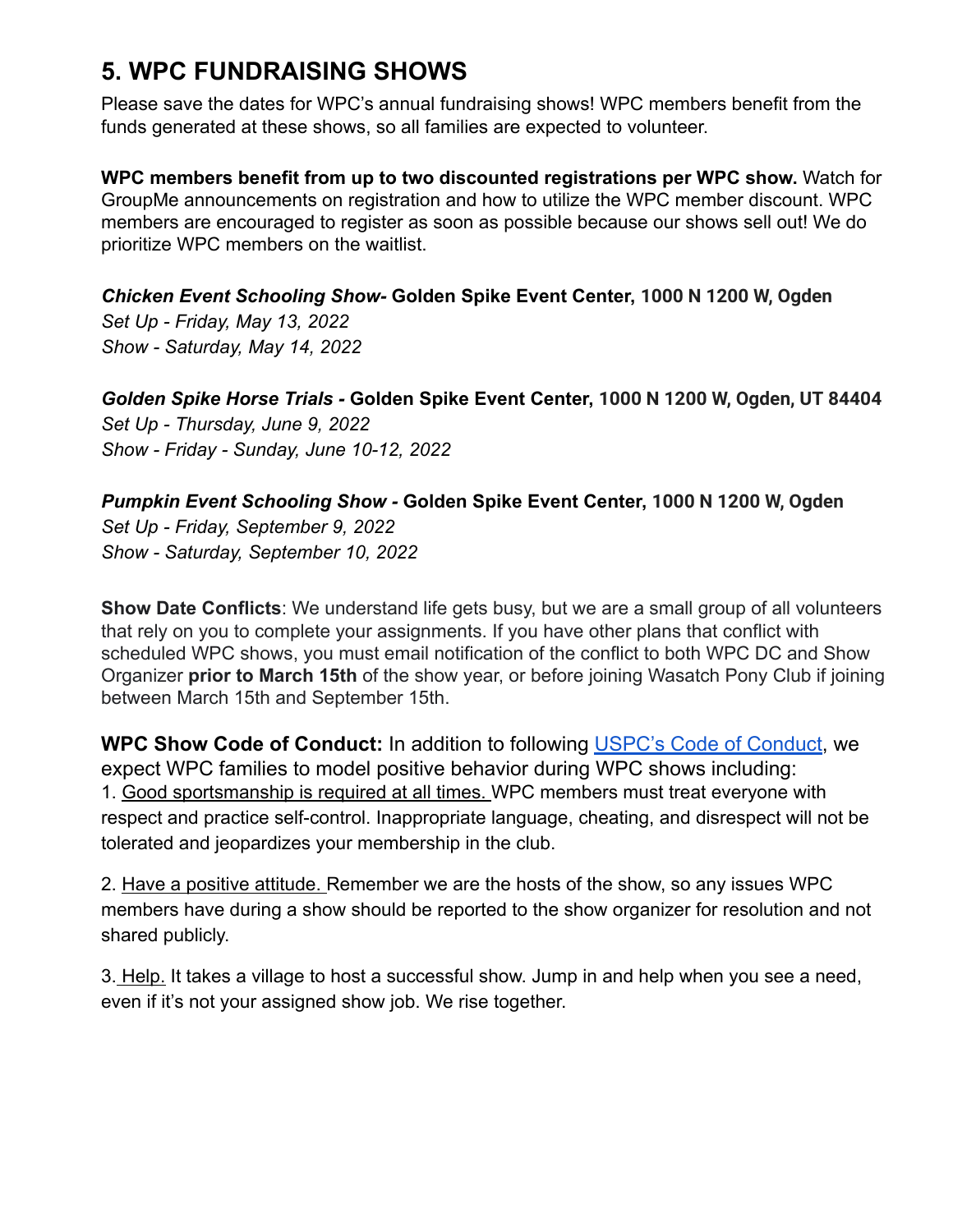## **6. TYPICAL COSTS & WPC MEMBER BENEFITS**

## **Dues:**

Annual United States Pony Club (USPC) Dues: \$155.00 per member paid to Pony Club (International Parent Organization) *- as of 2022 - subject to change.*

Discounts are offered to prior members who renew early.

Annual Wasatch Pony Club (WPC) Dues: \$100.00 per member paid to Wasatch Pony Club. It is distributed this way *(as of 2022 - subject to change)*:

- \$50 WPC membership
- \$35 Intermountain Region PC membership
- \$15 adult sponsor

Dues can be paid via [www.wasatchponyclub.](http://www.wasatchponyclub.org/)com website.

New members receive a Wasatch Pony Club shirt, a pony club pin, and a D level study guide.

If a member chooses to participate, the chart below shows WPC member pricing on activities and the savings our club members enjoy, with total annual benefits of WPC membership.

| <b>Typical</b><br><b>Item</b>                       | Non-Member<br><b>Price</b>                     | <b>WPC Member Price</b>                       | <b>WPC Member</b><br><b>Annual Savings /</b><br><b>Benefit</b> |
|-----------------------------------------------------|------------------------------------------------|-----------------------------------------------|----------------------------------------------------------------|
| <b>WPC</b><br>Schooling                             | $$142$ entry +<br>$$15$ per                    | \$40 per show<br>$$117-132$ savings per       | \$264                                                          |
| <b>Show Entry</b>                                   | schooling round                                | schooling show                                |                                                                |
| Golden<br><b>Spike Horse</b><br><b>Trials Entry</b> | $$388$ entry +<br>$$15$ per<br>schooling round | \$100 entry (Intro-Training)<br>\$303 savings | \$303                                                          |
| <b>PC Rally</b><br>Fee                              | \$150                                          | \$0<br>(one paid entry/year)                  | \$150                                                          |
| Mounted<br>Lesson<br>Fees                           | $$40+ /$ lesson                                | \$0 / lesson                                  | $$45/$ lesson x 30+ =<br>$$1,350+ annually$                    |
| Mounted<br><b>Clinic Fees</b>                       | \$80-\$300                                     | \$40 - \$150                                  | $$40 - 150 /$ clinic x 3+<br>$=$ \$360+ annually               |
|                                                     | Possible Annual WPC Member Savings / Benefit   |                                               | \$2,427+ Benefits                                              |

## **Typical WPC Costs and WPC Member Benefits:**

As you can see, it really pays to be a Wasatch Pony Club member!

**Methods of Payment.** Dues and all other payments to WPC can be made via:

- a. Check payable to Wasatch Pony Club (give to WPC treasurer)
- b. Paypal [wasatchponyclub@gmail.com](mailto:wasatchponyclub@gmail.com) (list in notes what payment is for)
- c. Cash (give to WPC treasurer)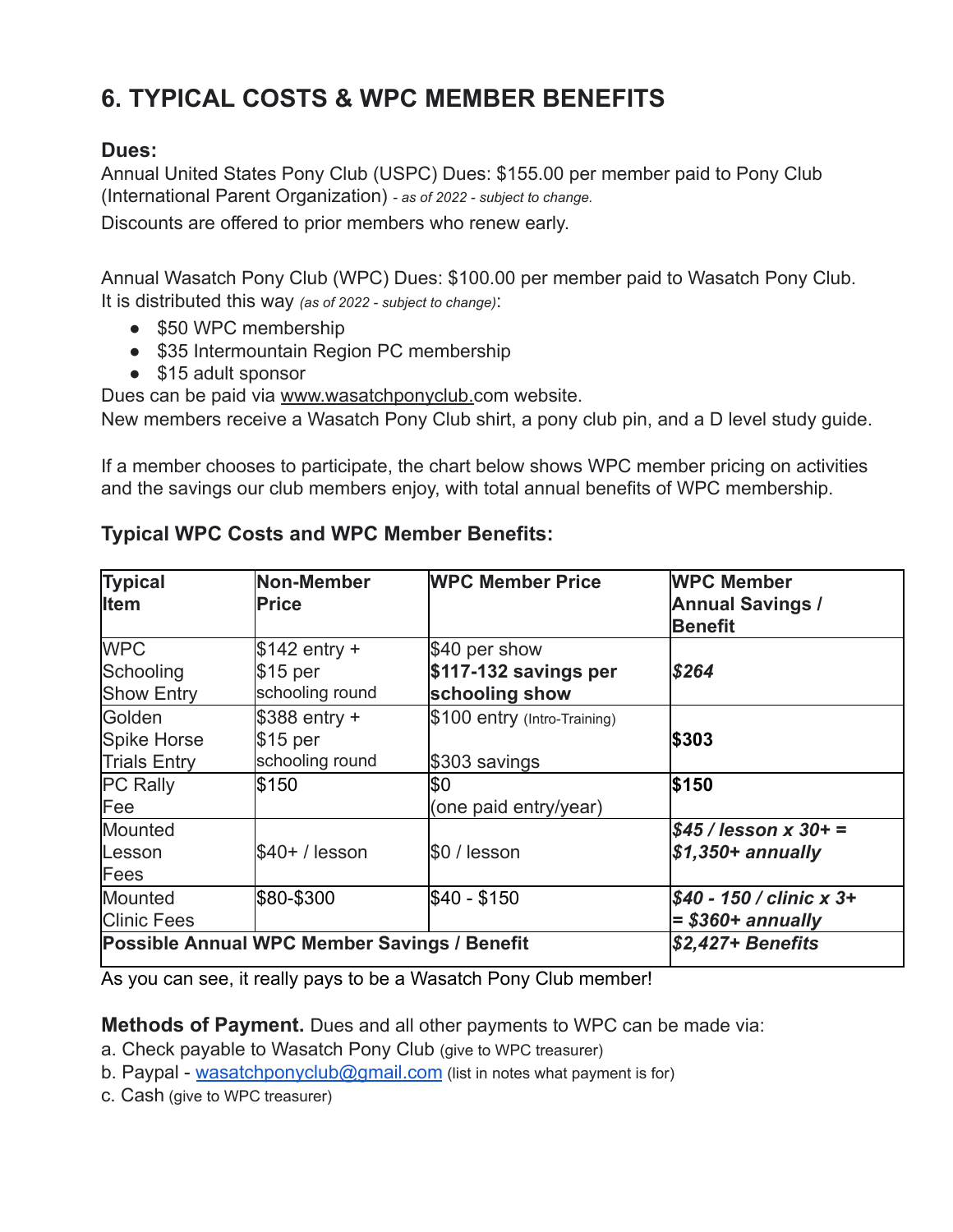## **7. WPC MEMBER / FAMILY EXPECTATIONS**

We want you to have a great time and enjoy being a part of Wasatch Pony Club. To create a safe and welcoming space for all, we expect WPC members and their families to follow [USPC's Code Of Conduct](https://www.ponyclub.org/ContentDocs/GeneralAdmin/Safety/2022%20Safety%20handbook_FINAL%20PRINT.pdf). Pony Club is proud of its reputation for good sportsmanship, horsemanship, teamwork and well behaved members. USPC expects appropriate behavior from all members, parents and others participating in any USPC activity. Inappropriate behavior may include, but is not limited to: possession, use or distribution of any illegal drugs or alcohol; profanity, vulgar language or gestures; harassment (i.e., using words or actions that intimidate, threaten or persecute others before, during or following USPC activities); failure to follow rules; cheating; and abusing a horse.

### **WPC Volunteer Expectations**

WPC members / families are expected to volunteer annually in the following ways:

- 1. Fulfill a club-level annual volunteer position
- 2. Maintain assigned Cross-Country jumps at Golden Spike Cross Country Course
- 3. Fulfill a minimum of one WPC show volunteer position
- 4. Volunteer a minimum of 10 hours at each of our three shows (30 hrs annually)
- 5. Assist with set-up and tear-down for each show

#### **If you feel you cannot volunteer as expected, you must arrange a private meeting with the DC and Show Organizer to discuss the issue.**

Details about each volunteer expectation for WPC members are below:

**1. Club-level annual volunteer position:** We need your help! When everyone contributes the club is able to accomplish needed educational, social and service goals. This is an annual volunteer position that you'll be responsible to fully execute throughout the calendar year. **Most of these positions rely ONLY on YOU to get the job done**, and benefit from volunteer initiative to improve on what's been done in the past. You'll find WPC club leadership is eager to support you in these positions and empowers you to make improvements.

Below is a list of typical club-level positions that need volunteers. Please let WPC's D.C. or Volunteer Coordinator know your preference of position:

- Club Officer (voted by membership at Fall Sponsor meeting)
- Membership / Volunteer Coordinator
- Mounted Lesson Coordinator
- Horse Management Lesson Coordinator
- Rally Coordinator
- Ratings Coordinator
- Communications / Website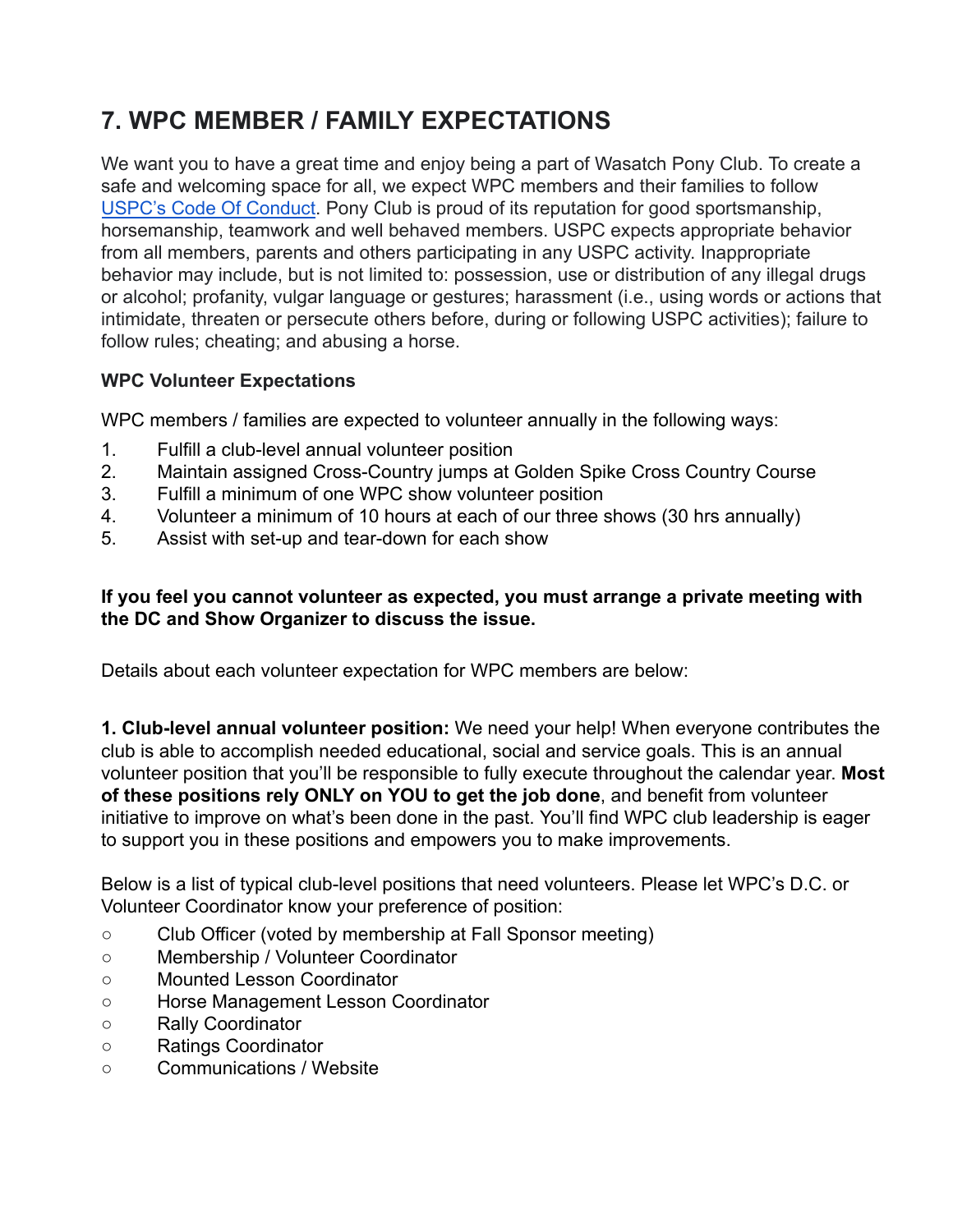**2. Maintain Assigned Cross Country Jumps.** Wasatch Pony Club is solely responsible for upkeep, maintenance and development of the Golden Spike Cross Country (XC) Course, which we utilize for our fundraising shows and is a significant benefit to the local Eventing community. We ask that all WPC families contribute to the maintenance of the XC course before and during the show season. As we all have busy families, we are assigning each family a set of jumps to **prepare by May 8th and maintain throughout the show season** as your schedules allow. WPC provides needed supplies such as oil, paint, brushes, etc.

Each family is assigned a series of obstacles in proximity to each other; most have jumps in each of the levels - please review all pages for your assignments in this [Google Doc.](https://docs.google.com/spreadsheets/d/1rFNJOwGpHY_35ckBsQVkTlCA84uCNLWaJ7xemBxR0Lg/edit?usp=sharing) Some jumps are used in multiple levels. "Work Needed" has been assessed by our course designer, and includes items to be completed now and in the future. Please do NOT build, modify or remove jumps. Adri will be coordinating with WPC on getting this accomplished throughout the summer. Thank you for your help!

Details of this task include:

- Weed eat around jumps & mow or weed eat 10 feet before and after jump for take-off and landing. Complete 1 week before each show to allow timely aeration of footing.
- Oil wood and logs annually. Do not oil painted surfaces. (Usually completed before Golden Spike Horse Trials in June)
- Stain or paint as directed. (Usually completed before Golden Spike Horse Trials in June)
- Spray with weed killer at the base of your jumps, annually or as needed.
- Clean as directed or needed.

**3. WPC Show volunteer position:** Proceeds from our three shows fund the majority of benefits our members enjoy. Our group of dedicated volunteers are small yet mighty! Each member / family will lead a show volunteer position that you'll be responsible for at each of the three shows throughout the year:

- Show Organizer
- Show Secretary
- Dressage Coordinator
- Show Jump Coordinator
- Cross Country Course Coordinator
- Cross Country Jump Judge Coordinator
- Show Volunteer Coordinator
- Sponsorship Coordinator
- Hospitality Coordinator
- Safety Coordinator
- Prizes Coordinator

Contact Show Organizer if you need a show position or would like to change your assignment. We volunteer our time to ensure our club and those attending the shows are set up for success. There are many ways to contribute so pick the one that is most appealing to you! We all find that it really becomes as much about the comradery than the work. It's a lot of fun and very rewarding!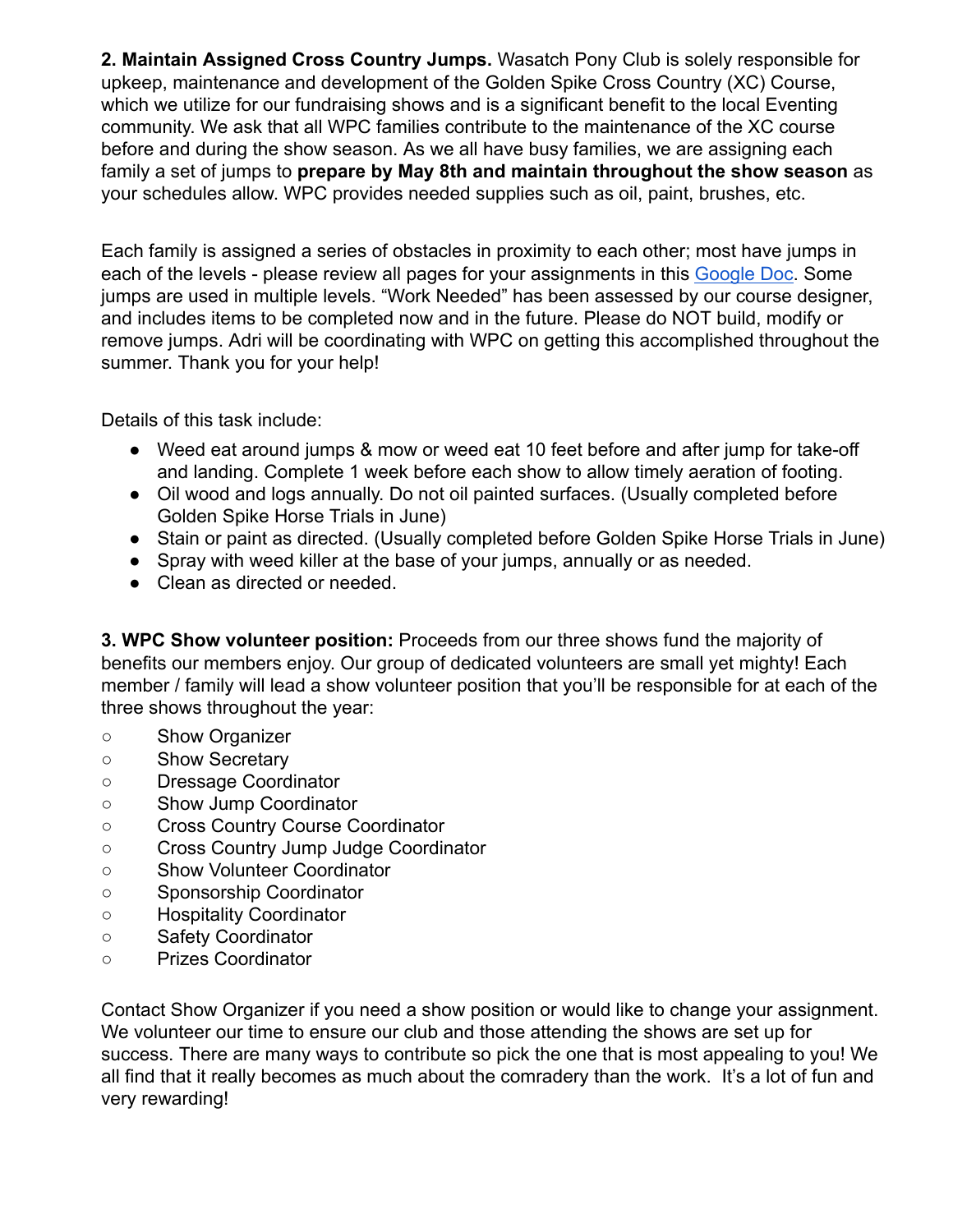**4. Volunteer a minimum of 10 hours at each of our three shows, for a total of 30 hours annually.** Hours can be completed by WPC members, family, and/or friends. We especially need jump judges to fill these hours! Volunteers are responsible for tracking their hours using this [Google form](https://docs.google.com/forms/d/e/1FAIpQLSfgKQfYVvrYUOYP0EwZYRgvWlZnQFqMqS3aW7fYq1YWqtEfMQ/viewform?usp=sf_link). All hours must be logged by the end of the calendar year.

**5. Assist with set-up and tear-down for each show.** Each WPC member and/or family should participate in the set-up and tear-down of each show. Working together, this goes quickly. WPC will share a SignUpGenius link for volunteer sign-ups prior to each show, and utilize GroupMe "WPC Discussions" thread for day-of announcements of volunteer needs. **Time spent setting-up and tearing-down counts towards your minimum volunteer show hours.**

## **WPC Contact Information**

WPC officers serve the club and its members. Please reach out with any needs or questions:

| <b>WPC Club Officers</b>          |                         |              |                           |
|-----------------------------------|-------------------------|--------------|---------------------------|
| Title                             | Name                    | <b>Phone</b> | Email                     |
| <b>DC/President</b>               | <b>Meiken Greenwood</b> | 801-510-3489 | mejken25@yahoo.com        |
| <b>Co-DC</b>                      | <b>Stacey Hess</b>      | 435-881-7986 | staceyhess10@gmail.com    |
| <b>Co-DC</b>                      | <b>Jill Mayer</b>       | 801-510-8084 | jill.mayer@gmail.com      |
| $Co-DC/$<br><b>Show Organizer</b> | Kim Johnson             | 801-916-7015 | kimbeejohnson@yahoo.com   |
| Treasurer                         | <b>Ruth Beebe</b>       | 435-512-5484 | ruth.beebe26@gmail.com    |
| <b>Secretary</b>                  | <b>Erika Mueller</b>    | 801-771-4219 | lieblingspferd2@gmail.com |

## $M = 0$  of  $\mathbb{R}$  of  $\mathbb{R}$

### **RESOURCES AND WEBSITES**

| <b>National Pony Club</b>                                            | ponyclub.org | Log in to member area<br>for additional resources clothes, swag, etc | <b>Shop Pony Club</b> to find books,                                                                                         |
|----------------------------------------------------------------------|--------------|----------------------------------------------------------------------|------------------------------------------------------------------------------------------------------------------------------|
| <b>Wasatch Pony Club</b><br>Paypal<br>wasatchponyclub@qmm<br>ail.com | Website      | <b>Email</b><br>il.com                                               | To Pay WPC dues<br>wasatchponyclub.co wasatchponyclub@gmawasatchponyclub.com/events-1/was<br>atch-pony-club-membership-2021. |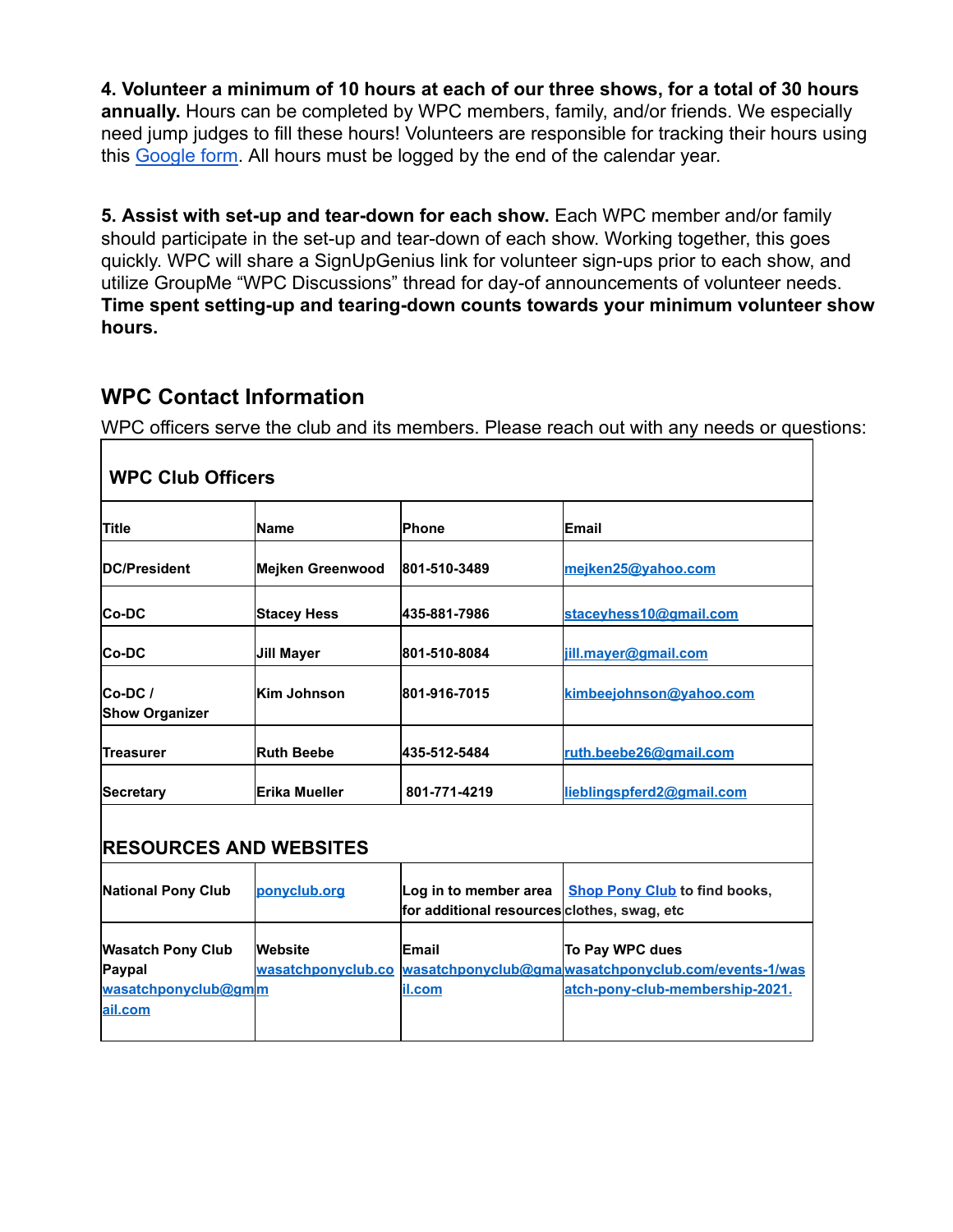## **Acknowledgement of WPC Expectations**

I have read and agree to the WASATCH PONY CLUB MEMBER HANDBOOK including code of conduct and volunteer expectations.

I understand there will be age-appropriate consequences for inappropriate behavior and failure to meet WPC expectations. These consequences include being asked to leave lessons or the show grounds, losing a position or privilege, and/or denial of renewal of membership or revocation of membership from Wasatch Pony Club without compensation.

| Printed Name of Child Member:<br><u> 1980 - Jan Barbara, martxa al II-lea (h. 1980).</u> |       |
|------------------------------------------------------------------------------------------|-------|
|                                                                                          | Date: |
|                                                                                          |       |
|                                                                                          | Date: |

## **Photography Release**

I agree to allow Wasatch Pony Club to utilize photographs, video, and audio recordings of members of my family on the WPC website, social media and/or promotional materials.

| Signature                            | Date: |
|--------------------------------------|-------|
| Parent or Member (18 years or older) |       |